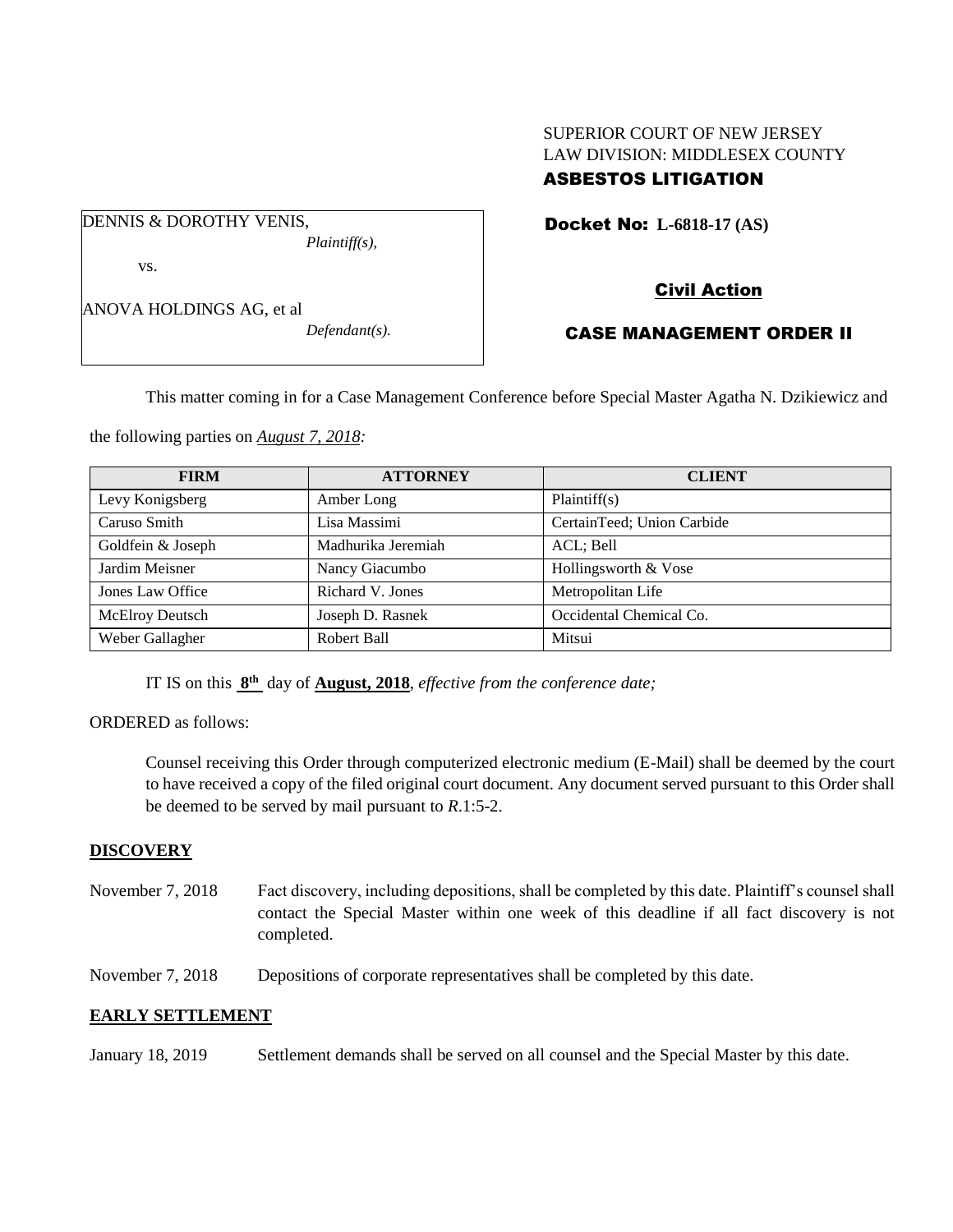# **SUMMARY JUDGMENT MOTION PRACTICE**

| January 18, 2019 | Plaintiff's counsel shall advise, in writing, of intent not to oppose motions by this date. |
|------------------|---------------------------------------------------------------------------------------------|
| February 1, 2019 | Summary judgment motions shall be filed no later than this date.                            |
| March 1, 2019    | Last return date for summary judgment motions.                                              |

## **MEDICAL DEFENSE**

| January 14, 2019 | Plaintiff shall serve medical expert reports by this date.                                                                                                                                                                                               |  |
|------------------|----------------------------------------------------------------------------------------------------------------------------------------------------------------------------------------------------------------------------------------------------------|--|
| January 14, 2019 | Upon request by defense counsel, plaintiff is to arrange for the transfer of pathology specimens<br>and x-rays, if any, by this date.                                                                                                                    |  |
| April 19, 2019   | Defendants shall identify its medical experts and serve medical reports, if any, by this date. In<br>addition, defendants shall notify plaintiff's counsel (as well as all counsel of record) of a<br>joinder in an expert medical defense by this date. |  |

## **LIABILITY EXPERT REPORTS**

| January 14, 2019 | Plaintiff shall identify its liability experts and serve liability expert reports or a certified expert |
|------------------|---------------------------------------------------------------------------------------------------------|
|                  | statement by this date or waive any opportunity to rely on liability expert testimony.                  |
|                  |                                                                                                         |

April 19, 2019 Defendants shall identify its liability experts and serve liability expert reports, if any, by this date or waive any opportunity to rely on liability expert testimony.

#### **ECONOMIST EXPERT REPORTS**

- January 14, 2019 Plaintiff shall identify its expert economists and serve expert economist report(s), if any, by this date or waive any opportunity to rely on economic expert testimony.
- April 19, 2019 Defendants shall identify its expert economists and serve expert economist report(s), if any, by this date or waive any opportunity to rely on economic expert testimony.

#### **EXPERT DEPOSITIONS**

May 17, 2019 Expert depositions shall be completed by this date. To the extent that plaintiff and defendant generic experts have been deposed before, the parties seeking that deposition in this case must file an application before the Special Master and demonstrate the necessity for that deposition. To the extent possible, documents requested in a deposition notice directed to an expert shall be produced three days in advance of the expert deposition. The expert shall not be required to produce documents that are readily accessible in the public domain.

## **PRE-TRIAL AND TRIAL**

| December 13, 2018 | The settlement conference previously scheduled on this date is <b>cancelled</b> . |
|-------------------|-----------------------------------------------------------------------------------|
| To be scheduled   | Settlement conference.                                                            |

 $\_$  ,  $\_$  ,  $\_$  ,  $\_$  ,  $\_$  ,  $\_$  ,  $\_$  ,  $\_$  ,  $\_$  ,  $\_$  ,  $\_$  ,  $\_$  ,  $\_$  ,  $\_$  ,  $\_$  ,  $\_$  ,  $\_$  ,  $\_$  ,  $\_$  ,  $\_$  ,  $\_$  ,  $\_$  ,  $\_$  ,  $\_$  ,  $\_$  ,  $\_$  ,  $\_$  ,  $\_$  ,  $\_$  ,  $\_$  ,  $\_$  ,  $\_$  ,  $\_$  ,  $\_$  ,  $\_$  ,  $\_$  ,  $\_$  ,